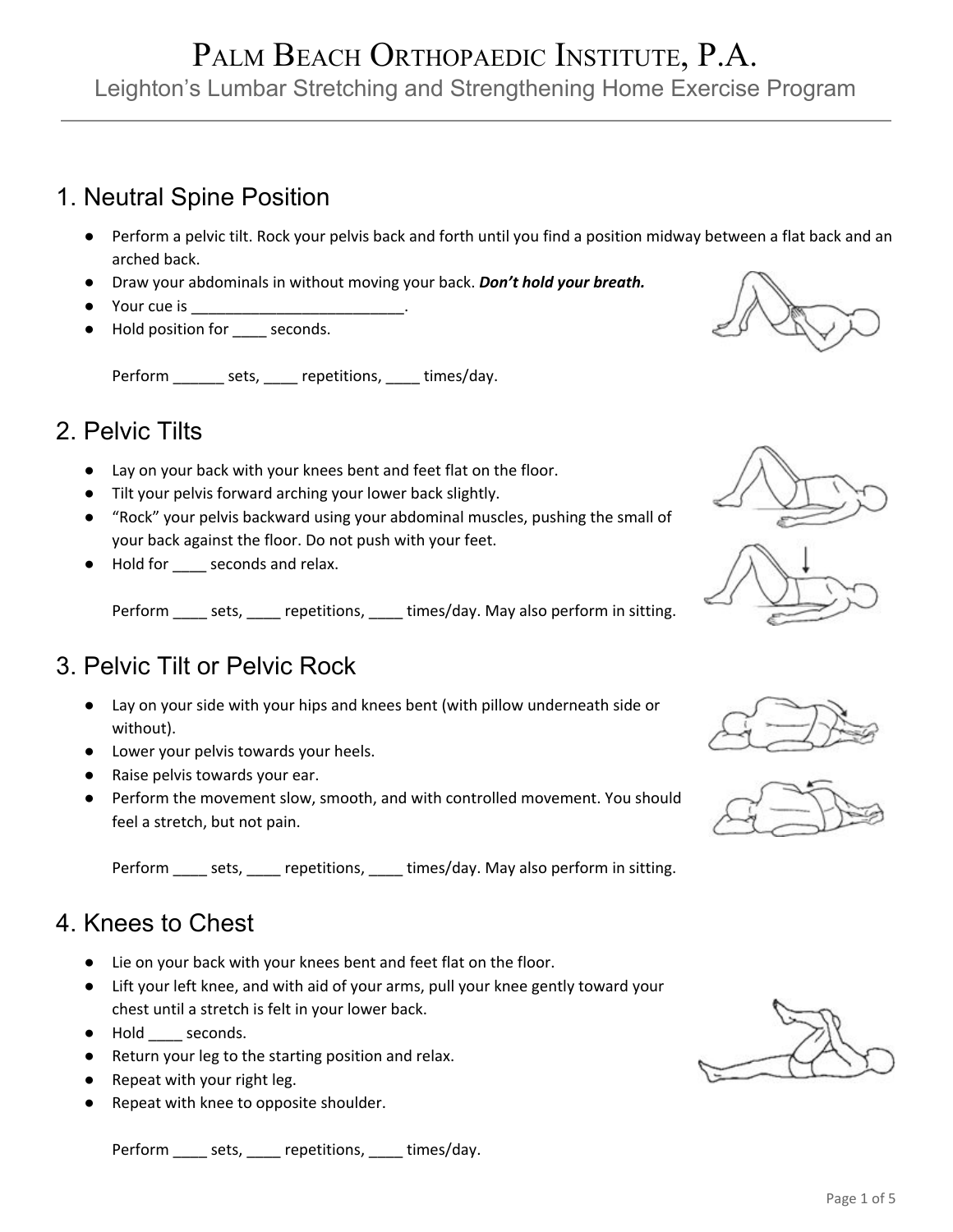## 5. Both Knees to Chest

- Lay on your back with your knees bent.
- Lift both knees to your chest one at a time with aid of your arms until a stretch is felt in your lower back.
- Hold \_\_\_\_ seconds.

Perform \_\_\_\_\_ sets, \_\_\_\_\_ repetitions, \_\_\_\_ times/day. May also perform in sitting.

## 6. Segmental Pelvic Rotations

- Lay on your back with knees bent and feet flat on the floor, shoulders pressed down.
- Keeping your knees together, slowly move your legs to the left, moving knees first, then hips, then low back and upper back off the floor. Keep your shoulders on the floor.
- To return to the starting position, first push your upper back into the floor, followed by your hips and knees.

Perform \_\_\_\_\_ sets, \_\_\_\_\_ repetitions, \_\_\_\_ times/day.

## 7. Partial Sit-Ups

- Lay on your back with your knees bent and your feet flat on the floor. (Perform a pelvic tilt).
- Place your hands behind your head or place your hands fisted under your chin.
- Tuck your chin and raise your shoulder blades off the floor.
- Lower your shoulders and arms to the floor (and release pelvic tilt).
- Relax.
- Diagonal sit-ups: Repeat, rotating first to the right and then to the left.

Perform \_\_\_\_\_ sets, \_\_\_\_ repetitions, \_\_\_\_ times/day.

## 8. Side Knee Stopper

- Lay on your back with knees bent. Raise your knees to approximately 90º and place both hands on the inside of one knee.
- Push your knees into hands for \_\_\_\_ seconds.
- Repeat to the opposite side.

Perform \_\_\_\_\_ sets, \_\_\_\_\_ repetitions, \_\_\_\_\_ times/day.









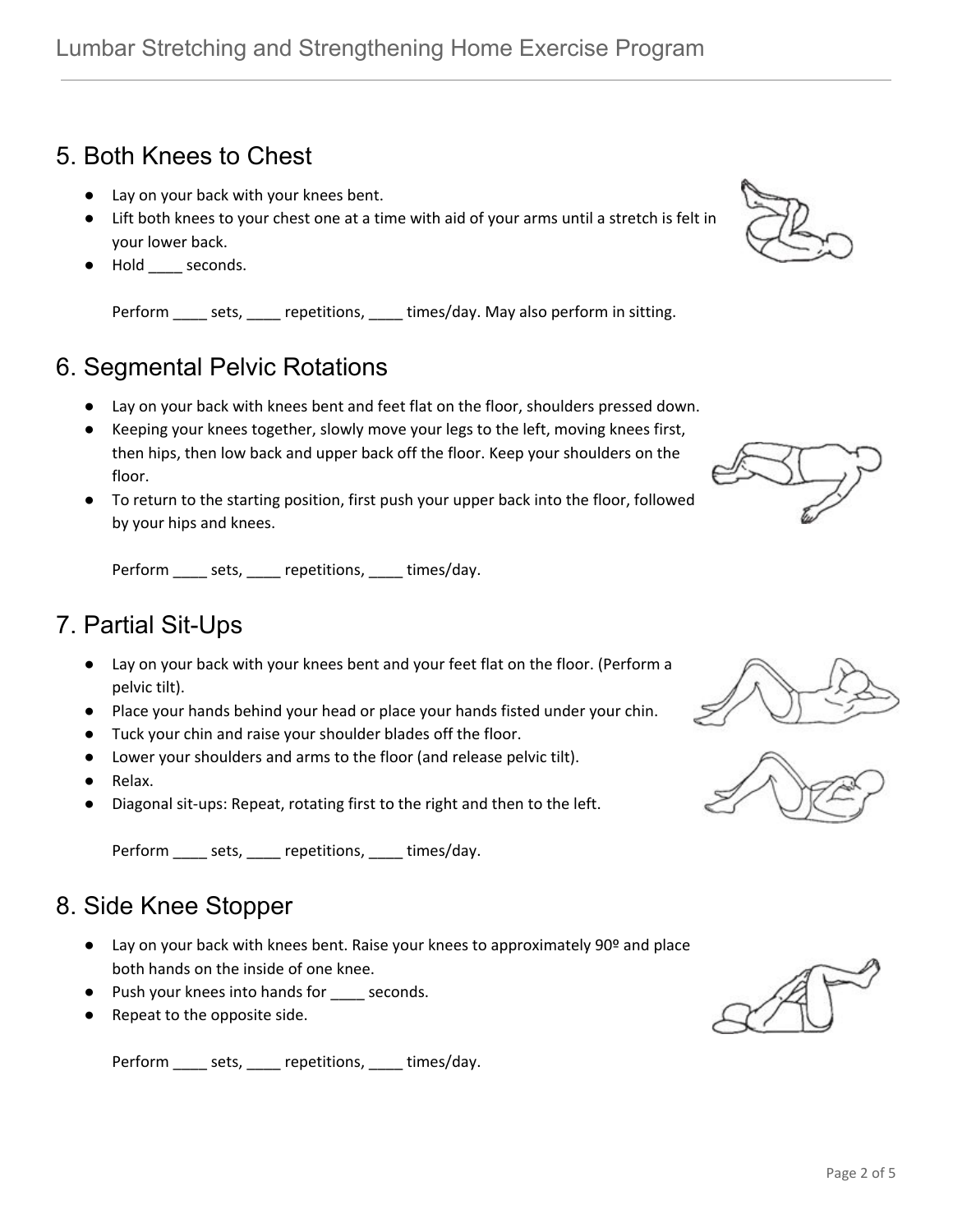## 9. Lower Abdominals

- Lay on your back with your knees bent and your feet flat on the floor.
- Lift one knee towards your chest and place the opposite hand on your knee.
- Resist your knee against your hand while bracing your lower abdominal muscles. *Do not hold your breath.*
- Hold for \_\_\_\_ seconds.
- Repeat with your opposite knee and hand.

Perform \_\_\_\_\_ sets, \_\_\_\_ repetitions, \_\_\_\_ times/day.

#### 10. Prone on Elbows

- Lay on your stomach on the floor or bed.
- Raise or prop up on both elbows, allowing your back to sag and form an arch.
- Hold for \_\_\_\_ seconds and return to the starting position.

Perform \_\_\_\_\_ sets, \_\_\_\_\_ repetitions, \_\_\_\_ times/day.

#### 11. Prone Press Up

- Lay on your stomach with your hands near your shoulders with your elbows bent.
- Slowly straighten your arms and press up, keeping your hips down on the flat surface.
- Hold this position for \_\_\_\_ seconds.
- Return to starting position.

Perform \_\_\_\_\_ sets, \_\_\_\_\_ repetitions, \_\_\_\_\_ times/day.

#### 12. Alternate Arm Lifts

- Lay on your stomach, over a pillow with your arms raised above your head, and legs straight.
- Slowly tighten your right hand, forearm, and shoulder musculature.
- Raise your arm three inches off the floor.
- Hold \_\_\_\_ seconds.
- Slowly lower arm to floor.
- Repeat sequence with left arm.

Perform \_\_\_\_\_ sets, \_\_\_\_\_ repetitions, \_\_\_\_\_ times/day.







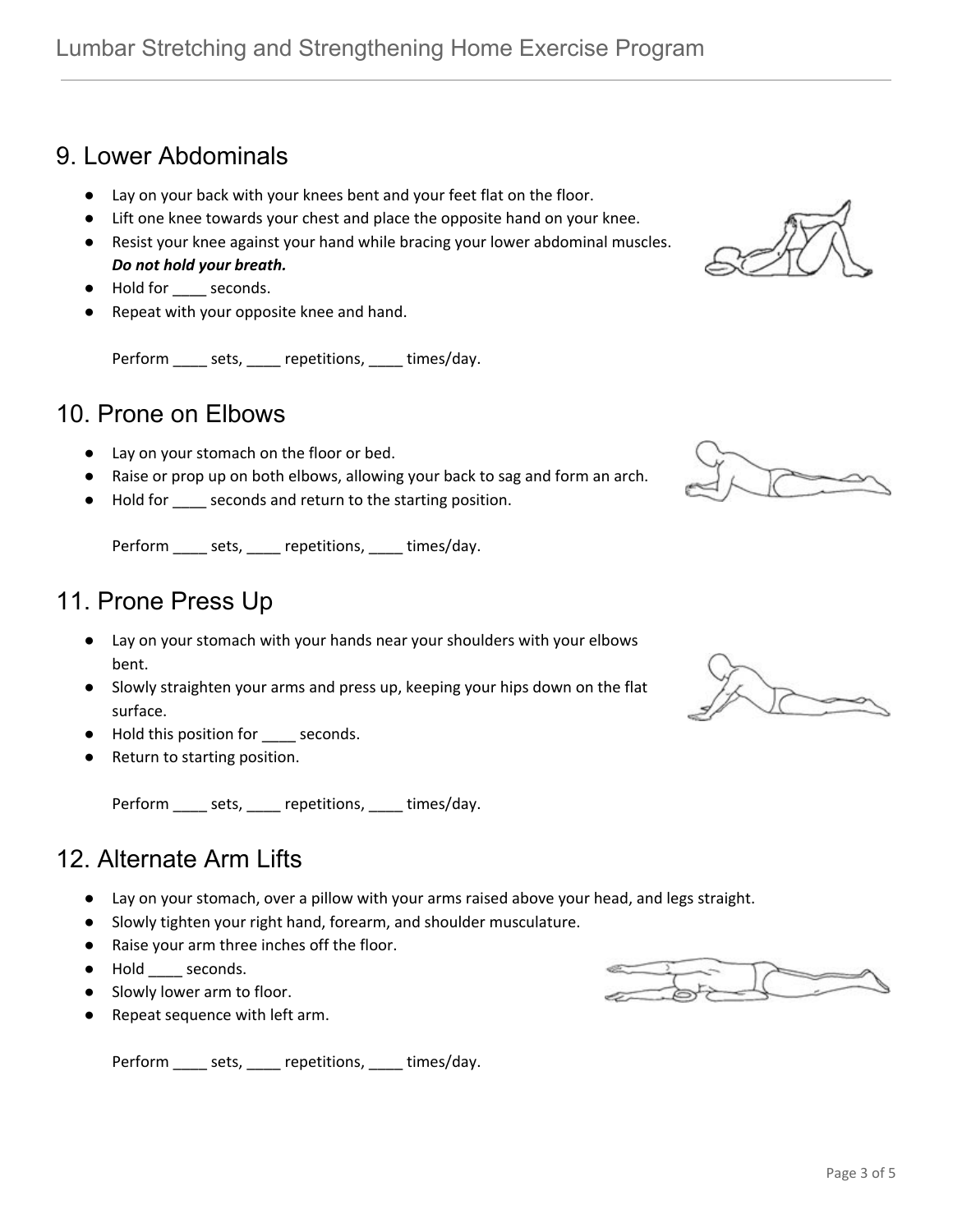Page 4 of 5

# 13. Alternate Leg Lifts

- Lay on your stomach, over a pillow with your legs straight and arms crossed above head.
- Rest your head on your arms or turn your head either right or left.
- Slowly tighten right buttock and thigh musculature.
- Raise your right leg approximately three inches off the floor.
- Hold \_\_\_\_ seconds.

Repeat above sequence with left leg.

# 14. Extension to Neutral (Chest Lifts)

- Place multiple pillows under your stomach and hips. Lie face down with your arms at your sides.
- Raise your head, trunk and chest off floor to a horizontal position (parallel to table or floor).
- Hold \_\_\_\_ seconds and slowly lower your trunk, chest, and head to the floor and relax.

Perform \_\_\_\_\_ sets, \_\_\_\_\_ repetitions, \_\_\_\_\_ times/day.

## 15. Alternate Arm and Leg Lifts

- Lay on your stomach with a towel roll under your forehead, arms straight and over your head.
- Slowly tighten your right arm and your left leg.
- Raise your arm and legs approximately three inches toward the ceiling.
- Hold five seconds.
- Slowly lower your right arm and your left leg to the floor.

Repeat the entire sequence with your left arm and your right leg.

## 16. Bilateral Arm Lifts

- Lay on your stomach with a towel roll under your forehead, legs straight and your arms overhead and straight.
- Slowly tighten your hands, forearms, and shoulders.
- Slowly raise your arms off the floor approximately three inches.
- Hold seconds.
- Slowly lower your arms to the floor.